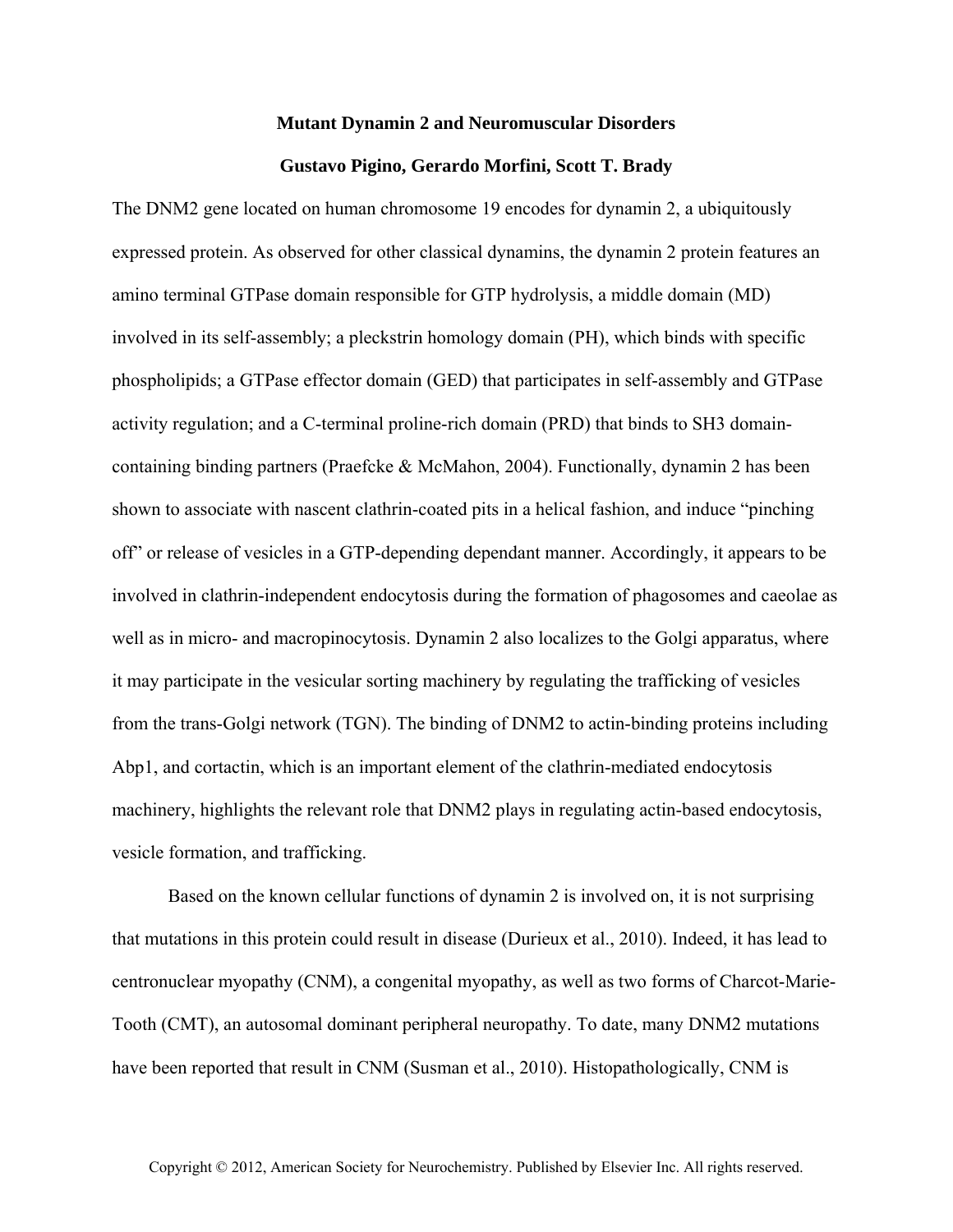characterized by centrally located nuclei in muscle fibers. CNM manifests as a progressively deteriorating disorder featuring delayed motor milestones; facial and generalized muscle weakness, which can results in inability to run in childhood; ptosis (or "drooping eyelid"); and ophthalmoplegia. Some patients also develop pes cavus (or raised arch) even before symptomatic muscle weakness presents (Susman et al., 2010). CNM patients with DNM2 mutations showed a mild axonal neuropathy without reduction in motor conduction velocities (NCV). Clinical severity ranges from typical mild forms to very severe forms showing onset at infancy. The molecular basis for such variability in severity of symptoms is unknown.

Charcot-Marie-Tooth (CMT) disease is a set of relatively common progressive genetic peripheral neurological disorders with five classes linked to more than 40 genes (Patzko et al., 2011). CMT is characterized by muscular weakness and atrophy, pes cavus foot deformity, depressed tendon reflexes, sensory loss and prominent axonopathy (Niemann et al., 2006). In some reported cases, axonal neuropathy is also associated with asymptomatic neutropenia (abnormally low number of neutrophils) and early-onset cataracts. Several point mutations in DNM2 that result in CMT have been reported (Durieux et al., 2010). Intriguingly, some mutations result in Charcot-Marie-Tooth type 2 (CMT2), whereas others lead to a variation of CMT known as dominant intermediate Charcot-Marie-Tooth (DI-CMT). Electrophysiologic studies on some dynamin-2-associated CMT patients show intermediate or axonal motor median NCV at or near normal values ( $\geq$ 45m/s), while other mutations that cause DI-CMT show NCVs ranging from normal to almost 50% reduced. The majority of mutations in DNM2 leading to CMT are located in the PH domain, with while two other mutations are mapped on the MD and the PRD.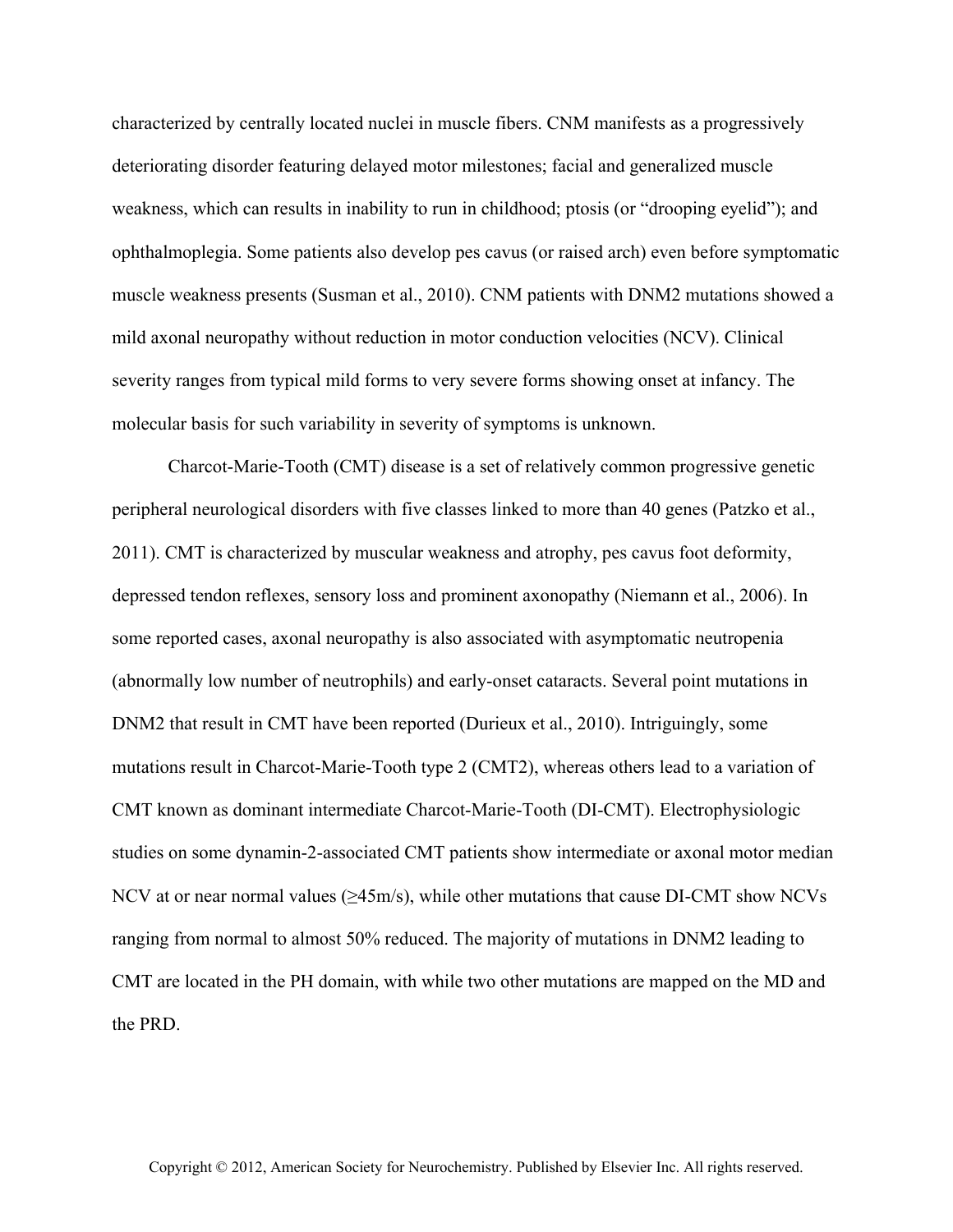The ubiquitous tissue expression of dynamin 2 and the multiple cellular functions proposed for this protein raised many important questions on the pathogenic mechanisms underlying CMT and CNN. Why are specific cell types affected? How do different mutations (sometimes located immediately adjacent to each other) in the same gene result in different diseases? A molecular basis underlying the increased vulnerability of selected cell types to DMN2 mutations is currently unknown, but likely results from alterations in the functional specializations of these neuronal cell types. In this regard, it has been proposed that DNM2 mutations may affect protein trafficking and axonal transport of vital material for the axons (Patzko et al., 2011) (see Ch. 8). It is unclear why deficits in axonal transport induced by different mutant versions of dynamin 2 would differentially affect muscle cells and sensory/motor neurons, but differences in the composition, amounts, and regulation of axonal transport in these cell types have all been documented.

## **References**

Durieux, A. C., Prudhon, B., Guicheney, P., & Bitoun, M. (2010). Dynamin 2 and human diseases. *Journal of Molecular Medicine, 88*(4), 339–350.

Niemann, A., Berger, P., & Suter, U. (2006). Pathomechanisms of mutant proteins in Charcot-Marie-Tooth disease. *NeuroMolecular Medicine, 8*(1n2), 217–242.

Patzko, A., & Shy, M. E. (2011). Update on Charcot-Marie-Tooth disease. *Current Neurology and Neuroscience Reports, 11*(1), 78–88.

Praefcke, G. J., & McMahon, H. T. (2004). The dynamin superfamily: Universal membrane tubulation and fission molecules? *Nature Reviews Molecular Cell Biology, 5*(2), 133–147.